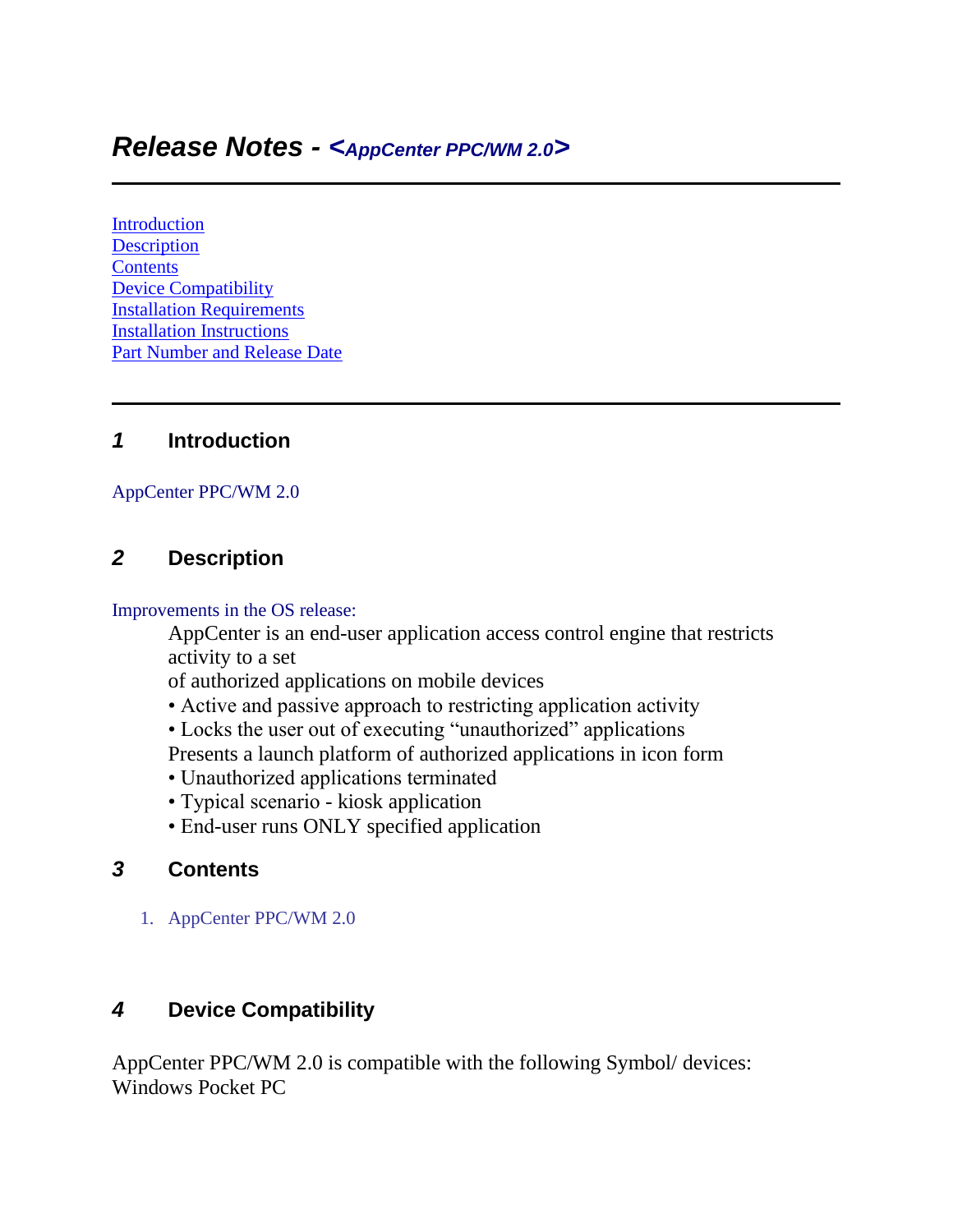PPT2800 PDT8000 PDT8100 PDT8100x Windows Mobile 2003 PPT2800 PDT8000 Page 2 PDT8100 PDT8100x PPT8800 MC9000-G/K/S MC50 Windows Mobile 5.0 MC35 MC70 MC9090-G/K/S Windows Mobile 6.x MC35 MC55 MC70 / MC75 / MC75A MC9090-G/K/S VC6096 MC9500 MC3100 FR6000 FR6800 ES400 MC<sub>65</sub> MC9100 M<sub>C</sub>45 MC67; including dual-radio MC9100

## *5* **Installation Requirements**

 A valid Symbol security key must exist in the device registry before AppCenter will operate on the device. Refer to the RegFile-Readme.txt file located in the PlatformReg folder contained in the ZIP file.

## *6* **Installation Instructions**